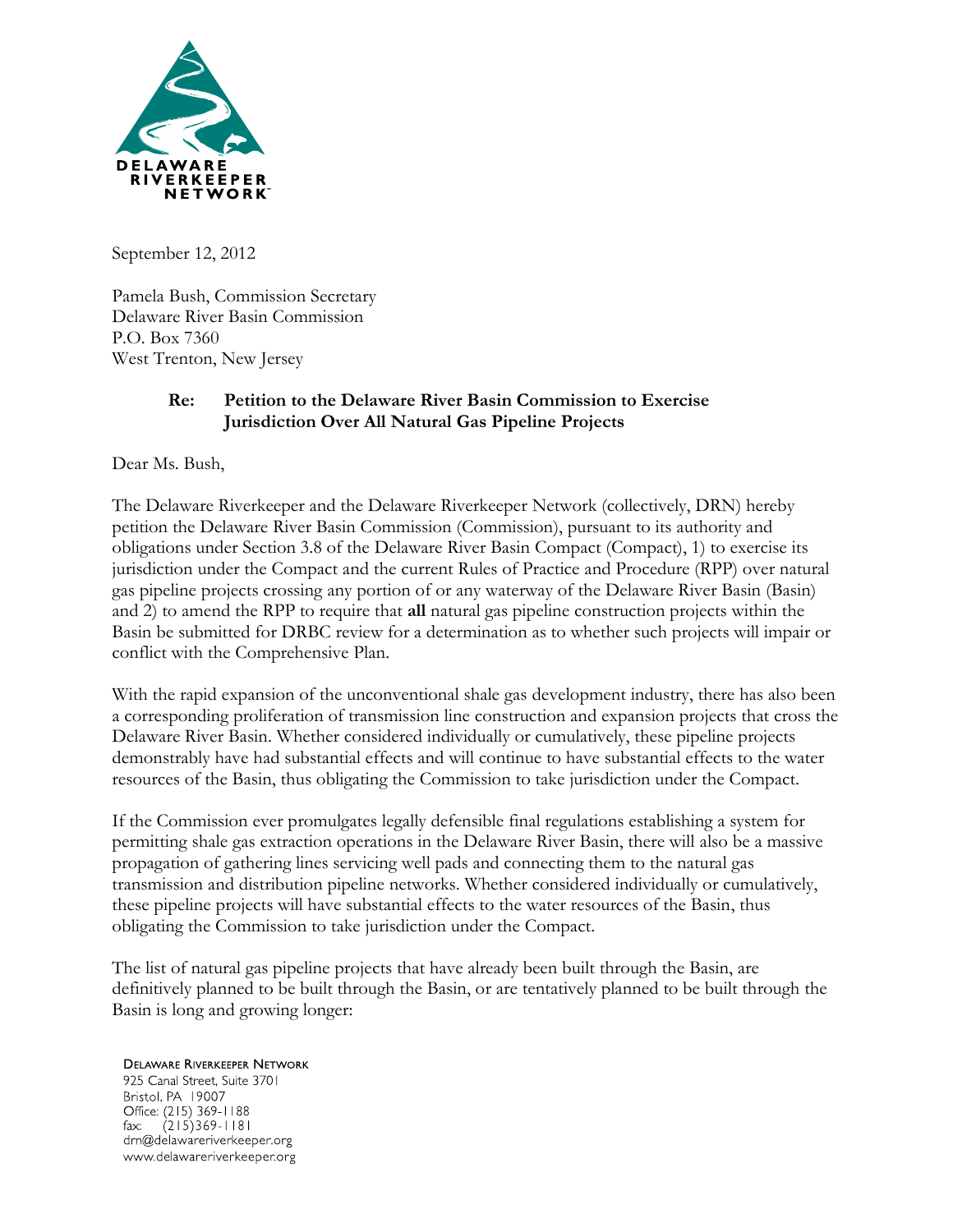# **Four Pipeline Projects Constructed Through the Basin Since 2011**

- TGP 300 Line Upgrade Project
- Columbia 1278k Replacement
- ESNG Eastern Shore Expansion
- ESNG New Castle Project

# **Seven Pipeline Projects Currently Planned To Go Through the Basin**

- DTE Bluestone Pipeline
- TGP Northeast Upgrade Project
- ESNG Greenspring Project
- Transco Northeast Supply Link
- Transco Philadelphia Lateral
- Transco Mainline "A" Replacement
- Texas Eastern Appalachia to Market Expansion 2014 (TEAM 2014) Project

# **Six Pipeline Projects That Will Potentially Go Through the Basin**

- Constitution Pipeline
- Transco Leidy Southeast Expansion
- Sonoco Mariner East Project
- Commonwealth Pipeline
- Transco Northeast Connector
- NiSource East Side Expansion Project

Currently, no federal, state, or local regulatory agency other than the Commission is tasked with evaluating the cumulative impacts of natural gas pipeline projects and associated infrastructure construction, including access roads and compressor stations, in the Delaware River Basin. The Commission must take a strong leadership position on natural gas pipeline construction to meet its obligations under the Compact and the Water Code to ensure all approved projects are consistent with the Comprehensive Plan and that they meet the strict anti-degradation requirements applicable to Special Protection Waters.

# **Applicable Compact, Water Code, and RPP Provisions**

Section 3.8 of the Compact provides in relevant part:

No project having a substantial effect on the water resources of the basin shall hereafter be undertaken by any person, corporation, or governmental authority unless it shall have been first submitted to and approved by the commission, subject to the provisions of Sections 3.3 and 3.5. The commission shall approve a project whenever it finds and determines that such project would not substantially impair or conflict with the comprehensive plan and may modify and approve as modified, or may disapprove any such project whenever it finds and determines that the project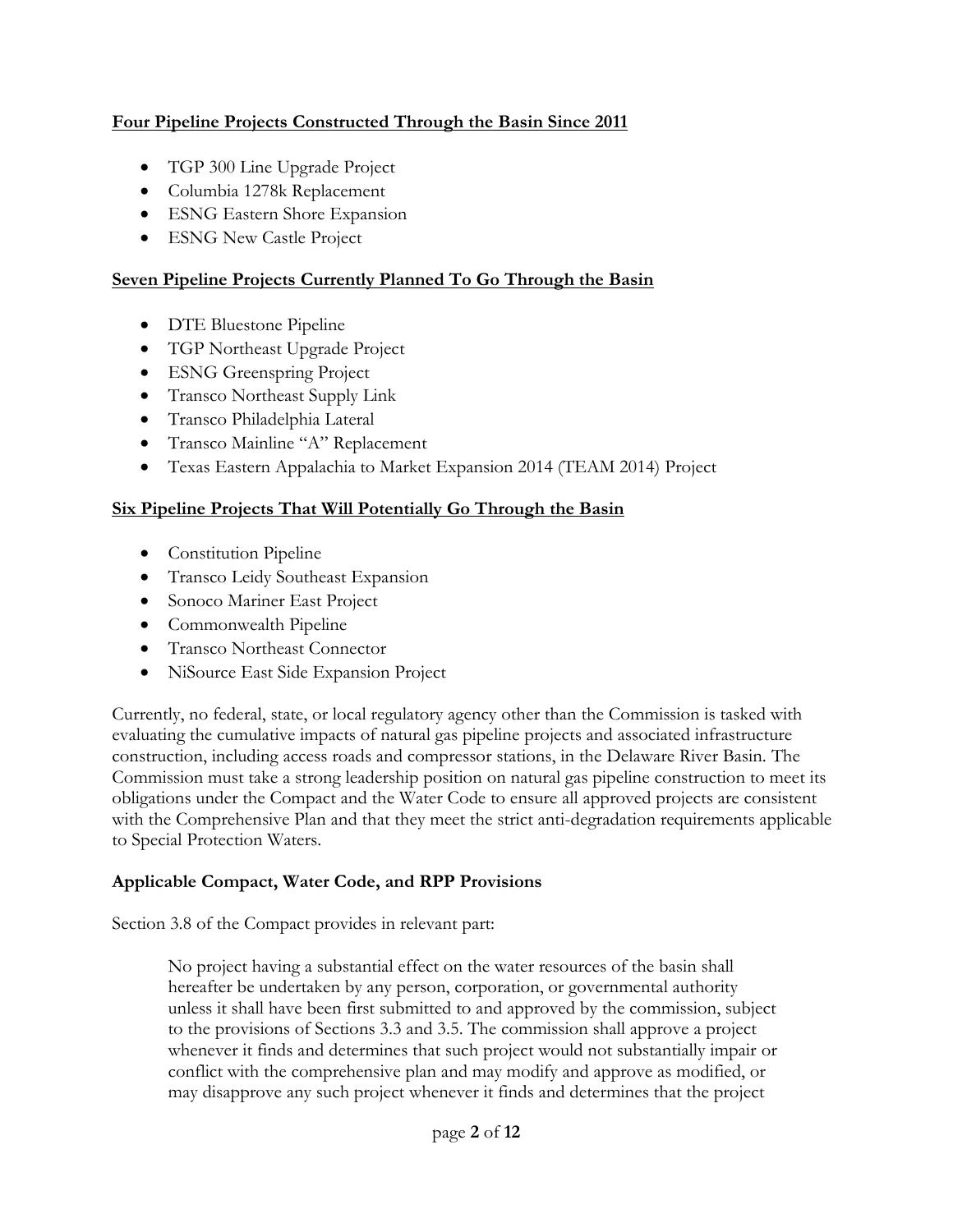would substantially impair or conflict with such plan. The commission shall provide by regulation for the procedure of submission, review and consideration of projects, and for its determinations pursuant to this section.

The Comprehensive Plan is established by Article 13.1 of the Compact:

The commission shall develop and adopt, and may from time to time review and revise, a comprehensive plan for the immediate and long range development and use of the water resources of the basin. The plan shall include all public and private projects and facilities which are required, in the judgment of the commission, for the optimum planning, development, conservation, utilization, management and control of the water resources of the basin to meet present and future needs.

In 1992, in response to a petition filed by DRN, the Commission launched the Special Protection Waters (SPW) program, which established regulations to "keep the clean water clean" in the upper and middle sections of the non-tidal Delaware, portions of which had been designated by the federal government as part of the National Wild and Scenic Rivers System in 1978. Following the federal designation of an additional 38.9 miles of the Delaware in the National Wild and Scenic Rivers System in 2000, and again in response to a petition filed by DRN, in 2008 the Commission expanded SPW coverage to include the river from the Delaware Water Gap National Recreation Area downstream to the head of tide at Trenton, New Jersey. The entire 197-mile non-tidal river is now included under the SPW regulations, which is believed to be the longest stretch of antidegradation policy established on any river in the nation.

Special Protection Waters are waters designated by the Commission, pursuant to the Water Quality Regulations, that have exceptionally high scenic, recreational, ecological, and/or water supply values and are subject to stricter control of non-point pollution control, wastewater discharges, and reporting requirements to prevent degradation.

Article 3 of the Water Code, Section 3.10.3.A.2 establishes the strict anti-degradation standard that the Commission applies to Special Protection Waters of the Basin: "It is the policy of the Commission that there be no measurable change in existing water quality except towards natural conditions . . ." Water Code Article 3, Section 3.10.3.A.2.e requires that "Projects subject to review under Section 3.8 of the Compact that are located in the drainage area of Special Protection Waters must submit for approval a Non-Point Source Pollution Control Plan that controls the new or increased non-point source loads generated within the portion of the project's service area which is also located within the drainage area of Special Protection Waters."

The RPP classifies projects for review under Section 3.8 of the Compact into two categories, those deemed not to have a substantial effect on the water resources of the Basin and therefore not required to be submitted for Commission review, and those deemed to have substantial effects on water resources of the Basin and therefore required to be submitted for Commission review. See RPP Article 3, Section 2.3.5.

With respect to natural gas pipeline projects, the RPP categorizes them as projects that presumptively do not have a substantial effect on the water resources of the Basin and that therefore do not automatically require Commission review: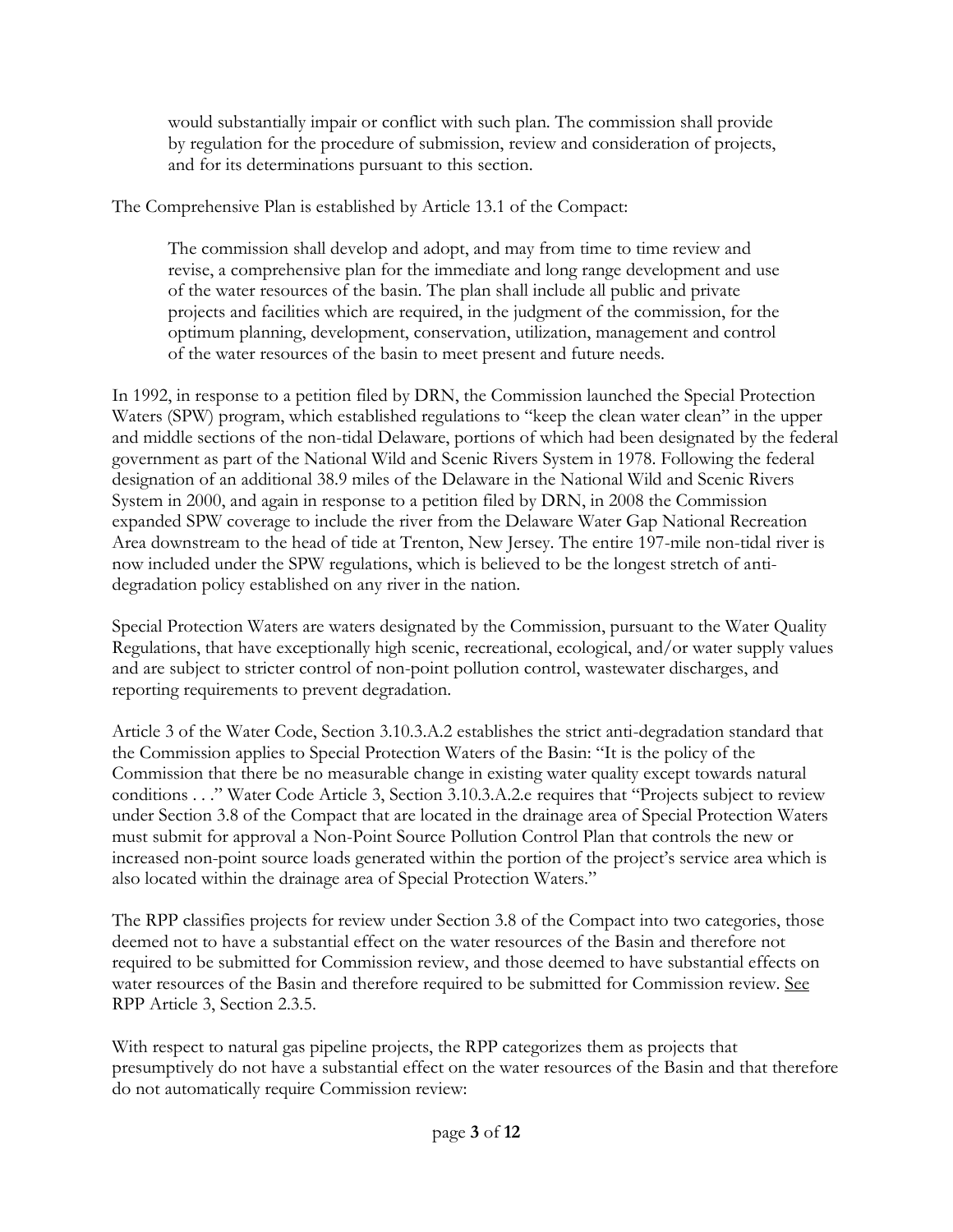Electric transmission or bulk power system lines and appurtenances; major trunk communication lines and appurtenances**; natural and manufactured gas transmission lines and appurtenances**; major water transmission lines and appurtenances; unless they would pass in, on, under or across an existing or proposed reservoir or recreation project area as designated in the Comprehensive Plan; unless such lines would involve significant disturbance of ground cover affecting water resources;

RPP Article 3, Section 2.3.5.A(12) (emphasis added).

This section contains two independent exceptions to the exemption that, if the stated conditions are met, trigger Commission review: first, if the project in question crosses an existing or proposed reservoir or recreation area that has been incorporated into the Comprehensive Plan, and second, if the project involves a significant disturbance of ground cover affecting water resources.

However, this section of the RPP is not the only source of jurisdictional authority for the Commission to take jurisdiction over natural gas pipeline projects and require that such projects be reviewed prospectively for consistency with the Comprehensive Plan. Other sources of jurisdictional authority over natural gas pipeline projects include the following RPP sections:

- Article 3, Section 2.3.5.B(5) ("Deepening or widening of existing stream beds . . . or the dredging of the bed of any stream or lake and the disposal of the dredged spoil, where the nature or location of the project would affect the quantity or quality of ground or surface waters, or fish and wildlife habitat");
- Article 3, Section 2.3.5.B(6) ("Discharge of pollutants into surface or ground waters of the Basin");
- Article 3, Section 2.3.5.B(7) ("[P]ipelines and electric power and communication lines");
- Article 3, Section 2.3.5.B(9) ("Projects that substantially encroach upon the stream or upon the 100-year flood plain of the Delaware River or its tributaries");
- Article 3, Section 2.3.5.B(10) ("Change in land cover on major ground water infiltration areas");
- Article 3, Section 2.3.5.B(13) ("Draining, filling, or otherwise altering marshes and wetlands");
- Article 3, Section 2.3.5.B(18) ("Any other project that the Executive Director may specially direct by notice to the project sponsor or land owner as having a potential substantial water quality impact on waters classified as Special Protection Waters").

# **I. The Commission Is Obligated Under the Compact and Has Ample Authority Under the RPP To Take Jurisdiction Over All Natural Gas Pipeline Projects Currently Being Proposed**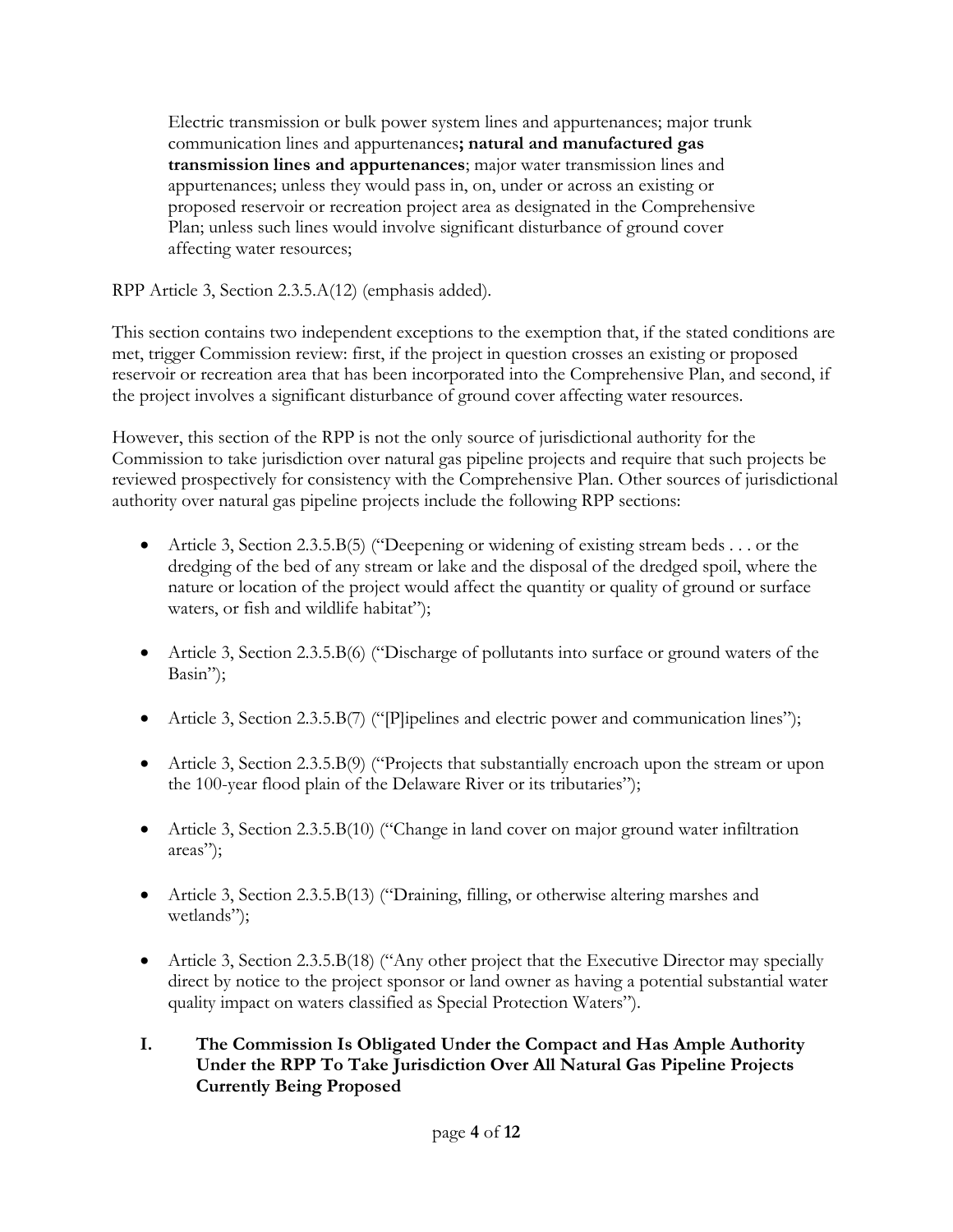The Commission should grant DRN's petition to meet its Compact obligations and exercise its existing authorities under the Compact and the RPP to take jurisdiction over all natural gas pipeline projects currently being proposed to cross portions of the Delaware River watershed and/or its waterways for four reasons. First, these projects meet the exception to the exemption articulated in the RPP in that both individually and cumulatively they involve significant disturbance of ground cover affecting water resources. Second, these projects may meet the exception to the exemption articulated in the RPP – in that they may pass in, on, under or across an existing or proposed reservoir or recreation project area as designated in the Comprehensive Plan. Third, other sections of the RPP that enumerate types of projects that must automatically be submitted to the Commission for review provide the Commission with authority to take jurisdiction over natural gas pipeline projects. Finally, the National Park Service has already referred natural gas pipeline projects to the Commission for action under the RPP.

# **A. Existing and Currently Proposed Natural Gas Pipeline Projects Involve Significant Disturbance of Ground Cover Affecting Both Surface and Ground Water Resources**

Pipeline construction results in the loss of riparian vegetation as well as the clearing and maintaining of rights-of-way through forested lands; these significant disturbances of ground cover affect both surface and ground water resources within the meaning of RPP Article 3, Section 2.3.5.A(12). Accordingly, the Commission must take jurisdiction over currently proposed pipeline projects for review under the Compact for consistency with the Comprehensive Plan.

Currently proposed pipeline projects in the Delaware River Basin must cross waterways both large and small; most projects must cross many waterways. Many of the tributary crossings will involve instream excavation that causes sedimentation and other pollution inputs. No matter what pipeline construction method and stream crossing technique is used, there is vegetation loss associated with clearing stream banks. This reduction in foliage increases stream temperature and reduces its suitability for fish incubation, rearing, foraging and escape habitat. The loss of vegetation also makes the stream more susceptible to erosion events, as the natural barrier along the stream bank has been removed.

Forest fragmentation and habitat loss is a serious and inevitable consequence of pipeline construction activity and associated infrastructure construction (including access roads and compressor stations). While the right-of-way for a pipeline construction zone ranges from 25-200 feet, on average, the right-of-way extends about 100 feet.<sup>1</sup> The Nature Conservancy has determined that "[t]he expanding pipeline network could eliminate habitat conditions needed by "interior" forest species on between 360,000 and 900,000 acres as new forest edges are created by pipeline right-ofways." In addition, the right of way will need to be maintained and kept clear throughout the lifetime of the pipeline, which can be up to 80 years.

A report just released by the U.S. Geological Survey, titled "Landscape Consequences of Natural Gas Extraction in Bradford and Washington Counties, Pennsylvania, 2004-2010" (Open-File Report 2012-1154), documents the significant impacts on forest cover resulting from the construction of

 $\overline{a}$ <sup>1</sup> Nels Johnson, et al., *Natural Gas Pipelines*, THE NATURE CONSERVANCY, 1 (December 2011) at 6.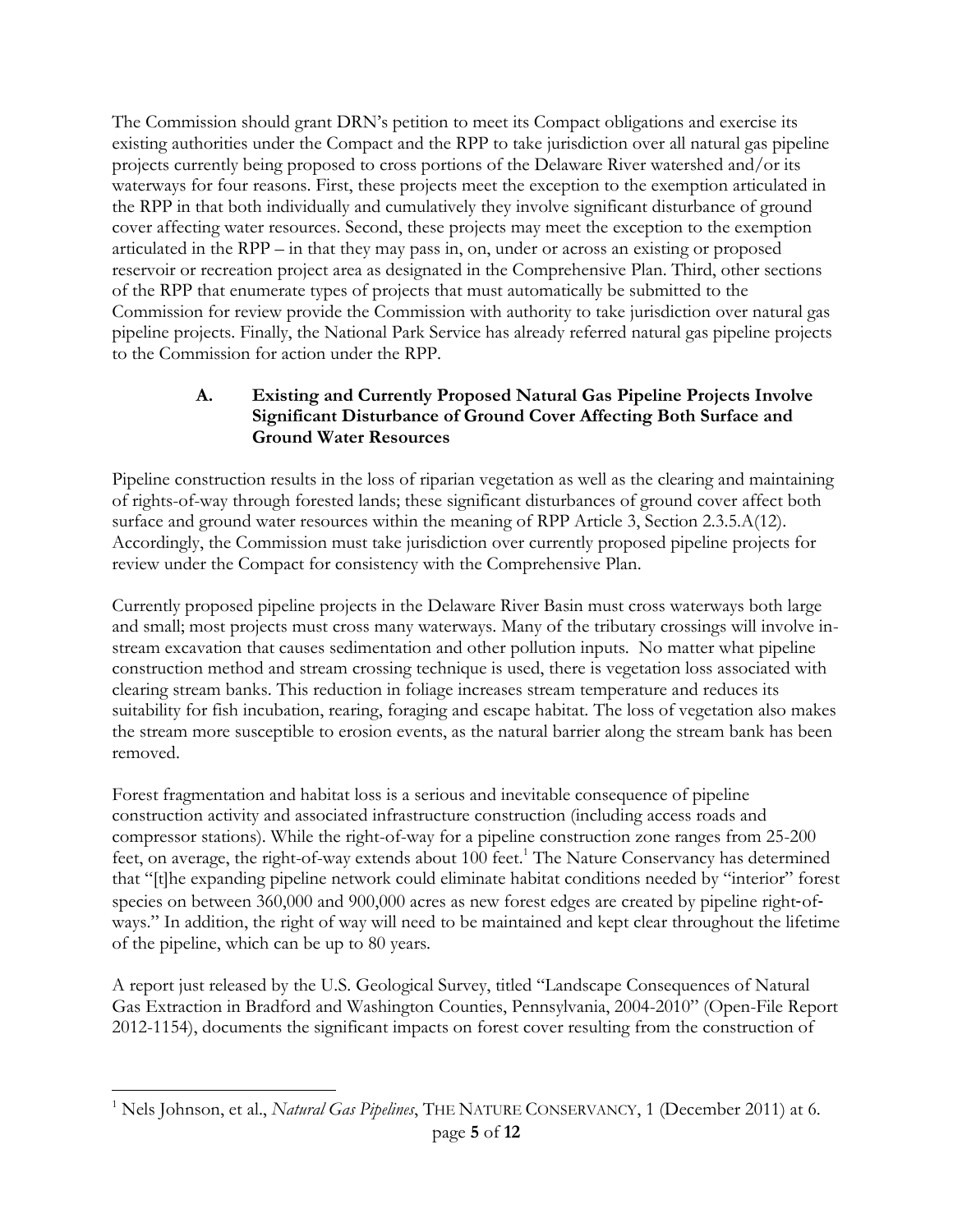unconventional fossil fuel extraction infrastructure, particularly pipelines. <sup>2</sup> Taking Bradford and Washington Counties as the basis for its study, this report documents the massive landscape changes that are reshaping forest and farm lands in Pennsylvania through the construction of gas wells, impoundments, roads, and pipelines. The report documents the overall loss of forest habitat as well as the increase in forest fragmentation that shale gas and coalbed methane development has caused over a very short time period. In Bradford County, 0.12 percent of the county's forest was lost to gas development, contributing to a 0.32 loss of interior forest and a gain of 0.11 percent in edge forest. In Washington County, the USGS report documented a 0.42 percent forest loss, contributing to a 0.96 percent loss of interior forest and a gain of 0.38 percent in edge forest. USGS Report at 28- 29.

According to the USGS data, pipeline construction and associated road construction had the greatest effect on the increase in forest fragmentation, patchiness, and forest edge. *Id.* Of particular concern, "[t]his type of extensive and long-term habitat conversion has a greater impact on natural ecosystems than activities such as logging or agriculture, given the great dissimilarity between gaswell pad infrastructure and adjacent natural areas and the low probability that the disturbed land will revert back to a natural state in the near future (high persistence)." *Id.* at 10.

Forests play an essential role in water purification.<sup>3</sup> The relationship between forest loss, degraded water quality, and increased runoff is well-established in the scientific literature, as the USGS Report recognizes. *Id.* at 8. The Commission is well aware of the links between forest cover and water quality, as summarized by Drs. Jackson and Sweeney in the expert report submitted on the Commission's behalf in the exploratory wells administrative hearing process.<sup>4</sup> The Jackson and Sweeney report shows that reductions in forest cover are directly correlated with negative changes in water chemistry, such as increased levels of nitrogen, phosphorus, sodium, chlorides, and sulfates as well as reduced levels of macroinvertebrate diversity. Reducing forest cover decreases areas available for aquifer recharge, increases erosion, stormwater runoff, and flooding, and adversely affects aquatic habitats.<sup>5</sup> In Pennsylvania, researchers have correlated areas of high natural gas well density with decreased water quality, as indicated by lower macroinvertebrate density and higher levels of specific conductivity and total dissolved solids.<sup>6</sup>

 $\overline{a}$ 

 $^{2}$  Available at http://pubs.usgs.gov/of/2012/1154/of2012-1154.pdf

<sup>&</sup>lt;sup>3</sup> Robert A. Smail & David J. Lewis, Forest Service, U.S. Dep't of Agric., Forest Land Conversion, Ecosystem Services, and Economic Issues for Policy: A Review 12 (2009), available at http://www.fs.fed.us/openspace/fote/pnw-gtr797.pdf

<sup>&</sup>lt;sup>4</sup> "Expert Report on the Relationship Between Land Use and Stream Condition (as Measured by Water Chemistry and Aquatic Macroinvertebrates) in the Delaware River Basin," November 2010, available at http://www.nj.gov/drbc/library/documents/Sweeney-Jackson.pdf

<sup>&</sup>lt;sup>5</sup> State of N.J. Highlands Water Prot. and Planning Council, Ecosystem Management Technical Report 39

<sup>(2008).</sup>

<sup>6</sup> Academy of Natural Sciences of Drexel University, "A Preliminary Study of the Impact of Marcellus Shale Drilling on Headwater Streams," available at

http://www.ansp.org/research/pcer/projects/marcellus-shale-prelim/index.php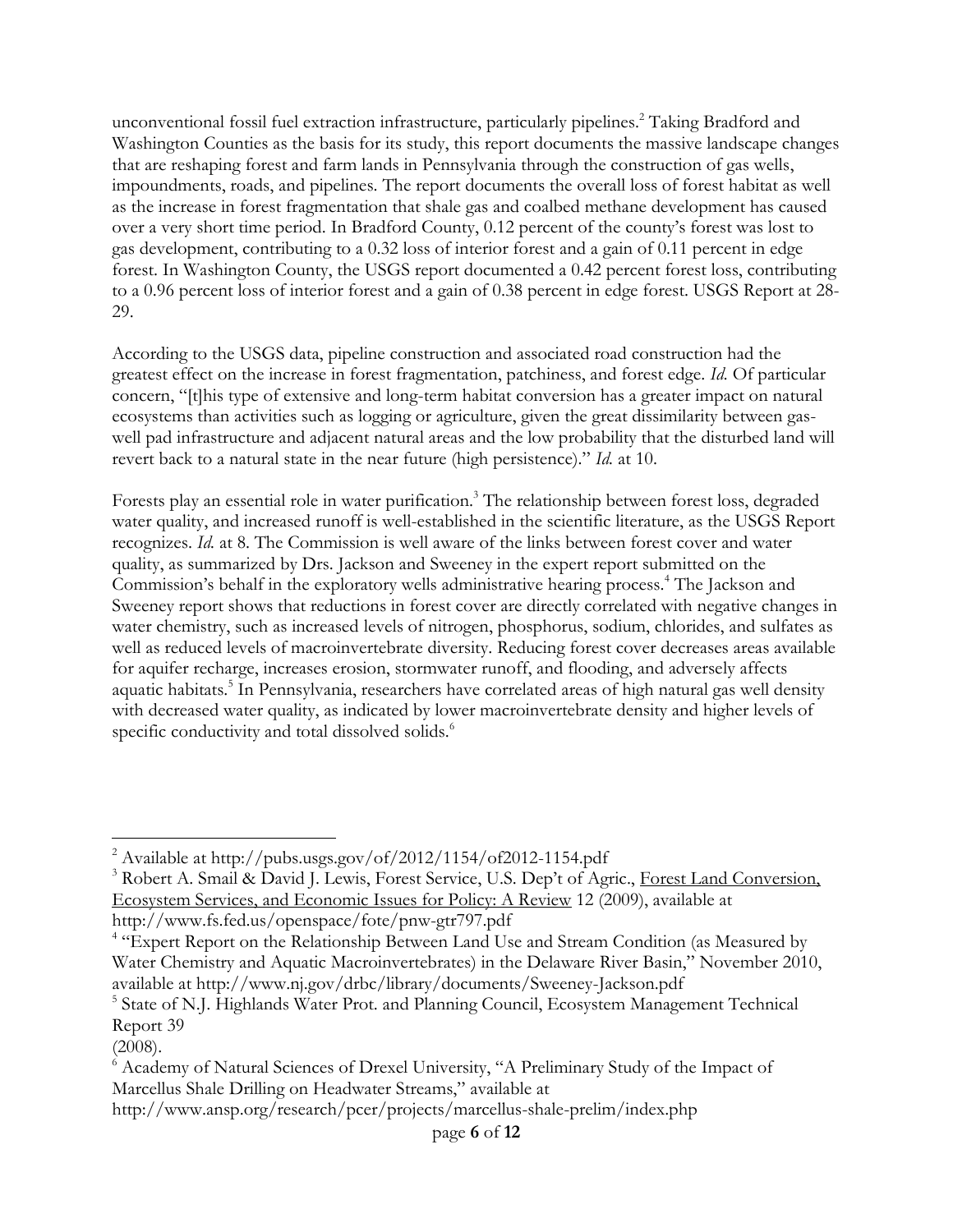#### **B. Pipeline Projects May Pass In, On, Under, or Across an Existing or Proposed Reservoir or Recreation Project Area As Designated in the Comprehensive Plan**

Any pipeline projects that pass in, on, under or across an existing or proposed reservoir or recreation project area as designated in the Comprehensive Plan must be submitted to the Commission for review under the RPP. Given the number of planned and proposed pipeline projects for which routing alternatives have been considered that would meet this criterion, the Commission must be vigilant in ensuring that pipeline project proponents are fully aware of the RPP's requirements for prospective Commission review of such projects.

# **C. Other Sections of the RPP Provide the Commission with Authority to Assert Jurisdiction over Natural Gas Pipeline Projects**

The provisions of RPP Article 3, Section 2.3.5.A(12) notwithstanding, a number of other RPP provisions defining projects that are presumed to have or potentially have substantial effects on the water resources of the Basin support the Commission's assuming jurisdiction over all natural gas pipeline projects to determine whether such projects impair or conflict with the Comprehensive Plan.

Natural gas pipeline construction projects implicate many of the impacts enumerated in RPP Article 3, Section 2.3.5.B covering projects that must by default be submitted for Commission review. For example, stream crossings, whether via open wet cut or dry ditch methods, involve actions that may deepen or widen stream beds and/or require dredging and the disposal of dredged spoil materials. Either individually or cumulatively, such stream crossings may have impacts on the quantity or quality of ground or surface waters and on fish and wildlife habitat. *See* RPP Article 3, Section 2.3.5.B(5)("Deepening or widening of existing stream beds . . . or the dredging of the bed of any stream or lake and the disposal of the dredged spoil, where the nature or location of the project would affect the quantity or quality of ground or surface waters, or fish and wildlife habitat").

The discharge of pollutants from pipeline construction clearly implicates RPP Article 3, Section 2.3.5.B(6) ("Discharge of pollutants into surface or ground waters of the Basin"). Pipeline construction projects discharge pollutants both in the routine course of construction as well as through accidents. Studies documenting the effects of stream crossing construction on aquatic ecosystems identify pollution discharges of sediment as the primary stressor from pipeline construction on river and stream ecosystems.<sup>7</sup> During construction of pipeline stream crossings, discrete peaks of high suspended sediment concentration occur during activities such as blasting, trench excavation, and backfilling.<sup>8</sup> The excavation of streambeds can generate persistent plumes of sediment concentration and turbidity.<sup>9</sup> In addition to the stream crossing construction activity itself, new road construction associated with pipeline construction also increases the risk of erosion and

 $\overline{a}$ <sup>7</sup> Scott Read, *Effects of Sediment Released During Open-cut Pipeline Water Crossings, Canadian Water* Resources Journal, 1999, 24: (3) 235-251.

<sup>8</sup> *Id*.

<sup>9</sup> *Id*.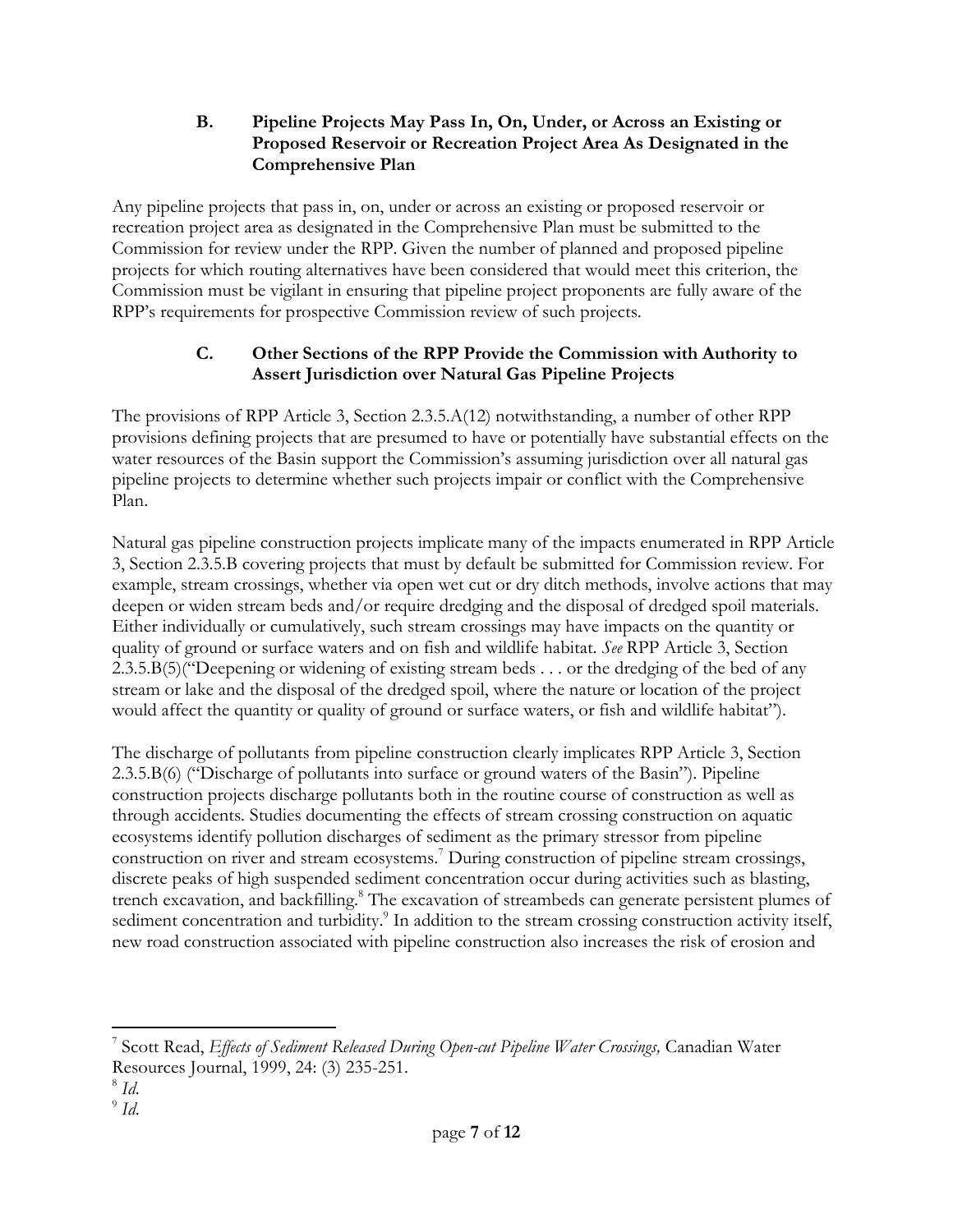sedimentation.<sup>10</sup> Pollutant discharges may also result from unintended discharges of drilling muds such as when blowouts occur during horizontal directional drilling to install pipelines under streambeds.<sup>11</sup>

This sedimentation has serious consequences for the benthic invertebrates and fish species whose vitality is crucial for healthy aquatic ecosystems. Pipeline construction projects have been documented to cause reductions in benthic invertebrate densities, changes to the structure of aquatic communities, changes in fish foraging behavior, reductions in the availability of food, and increases in fish egg mortality rates.<sup>12</sup> Heavy rains during two tropical storms in August and September 2011 caused extensive failures to erosion and sediment controls on pipelines under construction in north central Pennsylvania, resulting in sedimentation plumes in nearby waterbodies.<sup>13</sup> Deposited sediment from construction activities can also fill in the interstitial spaces of the streambed, changing its porosity and composition, and thereby increasing embeddedness and reducing riffle area and quality.<sup>14</sup> Furthermore, deposited sediment has the potential to fill in pool areas and reduce stream depth downstream of the construction area.<sup>15</sup>

Further, the open trench pipeline crossings raise risks of serious water contamination if there is a rupture after the pipe is in place, discharging into the stream hydro-carbon laced liquids such as benzene that are part of the gas being delivered by the pipeline. Also, open trench cuts can alter both stream bank and stream bed stability and increase the likelihood of scouring and exposing the buried pipe. The open trench cut method is likely to set the pipeline shallowly enough that exposure by scour is a significant threat. Exposure of the pipeline raises a greater risk of pipeline damage, breakage and pollution; with pipeline breakage resulting in the catastrophic discharge of its contents including hydrocarbons into the natural stream system. Stream scour can occur in depths up to 3 times that of the maximum river floodwater depth.<sup>16</sup>

It is not clear how the RPP can be read to reconcile the provisions of RPP Article 3, Section 2.3.5.B(7), requiring submission of projects including "pipelines and electric power and communication lines" with the generalized exemption of RPP Article 3, Section 2.3.5.A(12). Nevertheless, given that individually and cumulatively all existing and proposed natural gas pipelines

 $\overline{a}$ <sup>10</sup> *En Banc* Hearing of the Pennsylvania Public Utility Commission on Jurisdictional Issues Related to Marcellus Shale Gas Development, Docket No. I‐2010‐2163461.

<sup>&</sup>lt;sup>11</sup> *See, e.g.*, "1,500 gallons of drilling mud spills into Pa. waterways: 3 accidents in 3 weeks during construction of pipeline," Aug. 10, 2011, available at

http://www.pressconnects.com/article/20110810/NEWS01/108100412/1-500-gallons-drillingmud-spills-into-Pa-waterways?nclick\_check=1

<sup>&</sup>lt;sup>12</sup> James Norman, et al., *Utility Stream Crossing Policy*, ETOWAH Aquatic Habitat Conservation Plan, July 13, 2008, 9-10.

<sup>&</sup>lt;sup>13</sup> Craig R. McCoy and Joseph Tanfani, *Similar Pipes, Different Rules*, PHILADELPHIA INQUIRER, available at, http://articles.philly.com/2011-12-12/news/30507185\_1\_hazardous-materials-safetyadministration-pipeline-safety-rules

<sup>&</sup>lt;sup>14</sup> Read at 235-251.

 $15$  Norman at 9-10.

<sup>&</sup>lt;sup>16</sup> Hydrologic and Environmental Rationale to Bury Gas Pipelines using Horizontal Directional Drilling Technology at Stream and River Crossings, expert report submitted prepared for the Delaware Riverkeeper Network by Hydroquest, June 12, 2012.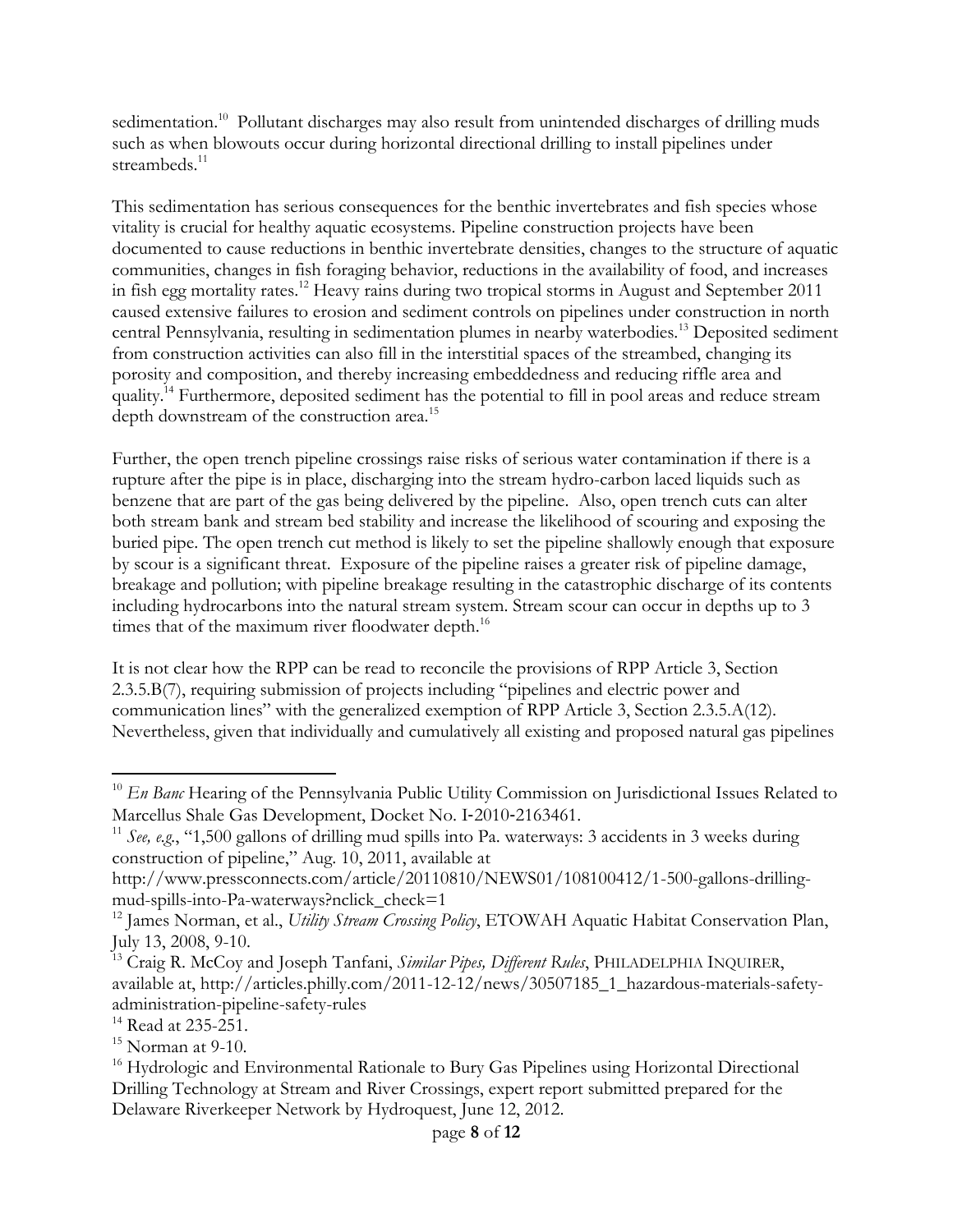in the Basin satisfy the exception to the exemption stated in RPP Article 3, Section 2.3.5.A(12), we believe that Article 3, Section 2.3.5.B(7) confirms and reinforces that the Commission has jurisdiction under the current RPP to require pre-construction review of all natural gas pipeline projects, in light of these pipelines' substantial effects on the water resources of the Basin whether through significant disturbance of ground cover affecting water resources or otherwise.

It is very clear, however, that both existing and proposed natural gas pipeline projects fall within the scope of RPP Article 3, Section 2.3.5.B(9) ("Projects that substantially encroach upon the stream or upon the 100-year flood plain of the Delaware River or its tributaries"). **All** of the natural gas pipeline projects listed above that are already constructed, planned for construction, or in the early stages of planning for construction in whole or in part within the Basin substantially encroach upon the stream or 100-year flood plain of one or more tributaries to the Delaware River. In some cases, these projects substantially encroach upon the stream or the 100-year flood plain of the Delaware River itself.

As detailed above, the recent USGS report studying land use changes resulting from shale gas extraction (as well as coal bed methane extraction) demonstrates that pipeline construction is responsible for the lion's share of the loss of forest cover and conversion of forest and farm lands to industrial uses in areas that have experienced intensive unconventional fossil fuel development. This loss of forest cover implicates the Commission's jurisdiction under RPP Article 3, Section 2.3.5.B(10) ("Change in land cover on major ground water infiltration areas").

In addition to direct impacts to surface water quality associated with natural gas pipeline projects that cross multiple streams and rivers, pipeline projects often cause significant impacts to marshes and wetlands, whether contiguous to waterways crossed by pipeline construction or not. These impacts implicate RPP Article 3, Section 2.3.5.B(13) ("Draining, filling, or otherwise altering marshes and wetlands"). Pipeline construction projects may block surface water flows or change surface water flow direction in wetlands and marshes through dredging, sedimentation and spoil deposition, and soil compaction during construction.<sup>17</sup> Pipeline construction projects may also adversely affect groundwater flows and the hydrologic regime, leading to dewatering and other changes; these effects are likely to persist well beyond the project construction stage. As with rights-of-way through forest habitat, maintaining rights-of-way through wetlands areas can cause issues of invasive species and a shift in vegetation from native to non-native species.

Given the recognized importance of protecting wetlands and marshes to ensure water quality protection as well as to protect recharge areas that help ameliorate flooding, it is vital that the Commission take jurisdiction over natural gas pipeline projects not only because of the loss of forest cover and the direct impacts of stream crossings but also because of impacts to wetlands and marshes from pipeline construction.

Finally, pipeline construction projects that occur in or cross through the portions of the Delaware River Basin that have been designated as Special Protection Waters areas subject to the anti-

 $\overline{a}$ 

<sup>&</sup>lt;sup>17</sup> See, e.g., "Effects of Pipeline Construction on Wetland Ecosystems: Russia-China Oil Pipeline Project (Mohe-Daqing Section), Xiaofei Yu *et al*., Ambio, July 2010, available at http://www.ncbi.nlm.nih.gov/pmc/articles/PMC3357716/; *see also* Lucie Levesque *et al*., Review of the effects of in-stream pipeline crossing, Environ. Monit. Assess. 123: 395-409 (2007).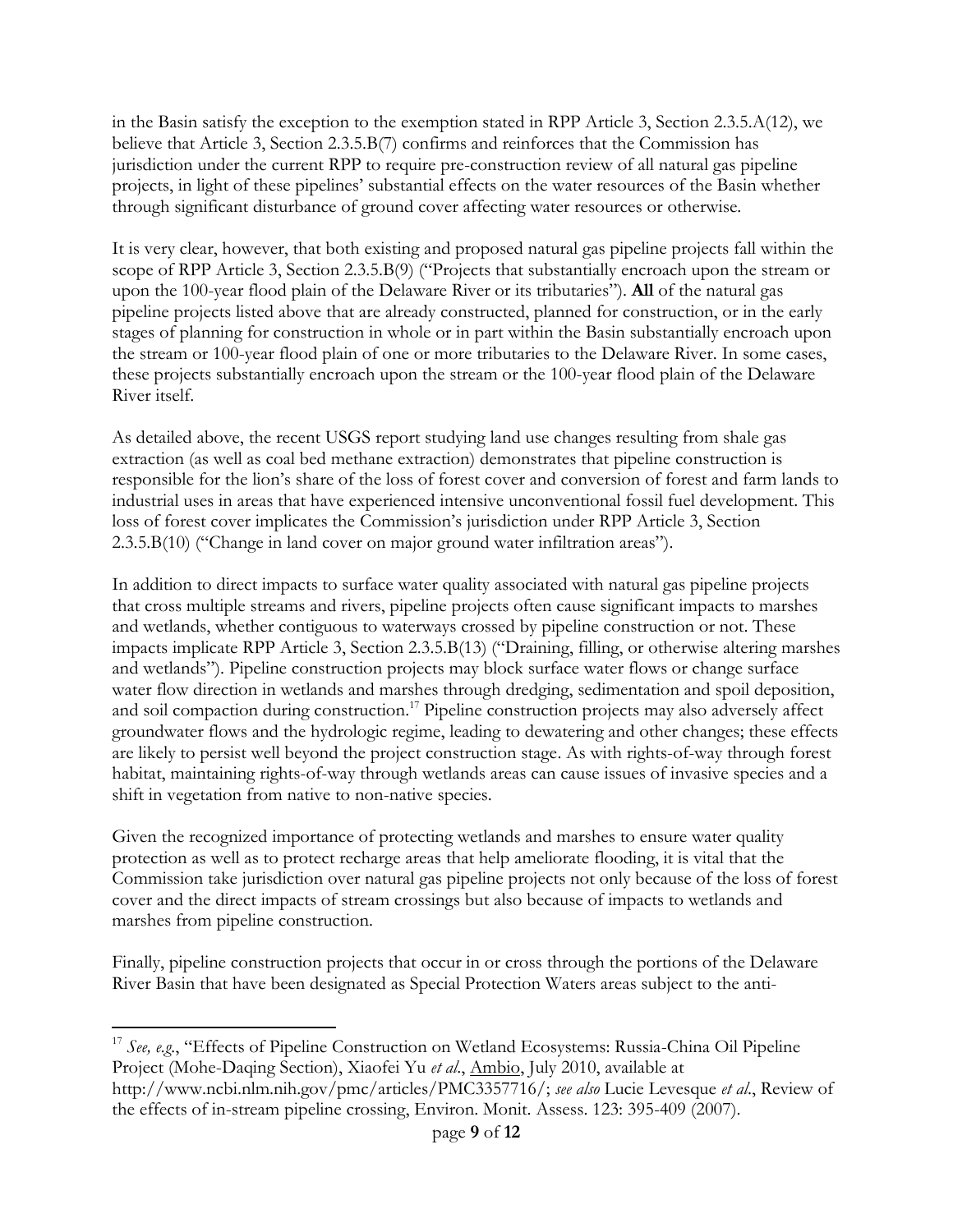degradation requirements of the Water Code implicate Article 3, Section 2.3.5.B(18) ("Any other project that the Executive Director may specially direct by notice to the project sponsor or land owner as having a potential substantial water quality impact on waters classified as Special Protection Waters"). The Executive Director has the authority under this section of the RPP to require pipeline projects in Special Protection Waters areas to be submitted for Commission review.

# **D. The National Park Service Has Already Referred Natural Gas Pipeline Projects to the Commission for Action**

RPP Article 3, Section 2.3.5.A specifies two independent methods by which a project may be taken out of Category A (no Commission review required) and placed into Category B (Commission review required). First, the Executive Director may specially direct by notice to the project owner or sponsor that a project must undergo Commission review. Second, RPP Article 3, Section 2.3.5.A specifies that state or federal agencies may refer projects otherwise exempted from review to the Commission for action, pursuant to RPP Article 2.3.5.C: "Whenever a state or federal agency determines that a project falling within an excluded classification (as defined in paragraph A. of this section) may have a substantial effect on the water resources of the Basin, such project may be referred by the state or federal agency to the Commission for action under these Rules."

In a May 26, 2010 letter to Ms. Collier, Superintendent Sean McGuiness of the National Park Service referred to the Commission, under RPP Article 3, Section 2.3.5.C, "all projects that involve drilling of natural gas wells that are not already subject to project review under the Commission's regulations" and the EDD. "This referral includes both 'exploratory' or 'test' wells, and wells completed in geologic strata other than shale, and it extends to all aspects of natural gas development that involves land disturbance or water use from the proposed construction of exploratory wells to gas distribution pipelines" (emphasis added). The project referral letter states: "It is important to understand all the potential and cumulative impacts of large scale changes in land use associated with natural gas development, from test wells to pipelines, throughout the watershed on the water resources of the Basin" (emphasis added).

This letter is an explicit referral by the National Park Service of pipeline projects to the Commission for review. Accordingly, the Commission must act on this referral to take jurisdiction over natural gas pipeline projects. RPP Article 3, Section 2.3.5C does not give either the Executive Director or the Commission the discretion to accept or decline the referral; rather, it clearly states that a project may be referred "to the Commission for action under these Rules" (emphasis added). The plain language of RPP Article 3, Section 2.3.5A gives both the Executive Director and a state or federal agency equal power to determine that a project otherwise exempt from review must be submitted to the Commission under Section 3.8. Accordingly, the Commission is already obligated by the National Park Service referral letter to take jurisdiction over and review natural gas pipeline projects under the Compact and the RPP.

# **II. The Commission Must Amend the RPP to Remove the Exemption for Natural Gas Pipeline Projects and Require that All Natural Gas Pipeline Projects Be Submitted for Commission Review**

The Commission's primary and overriding obligation under the Compact is to ensure that, under Article 3.8, projects with the potential for substantial effects on the water resources of the Basin are submitted for Commission review for consistency with the Comprehensive Plan. As shown above,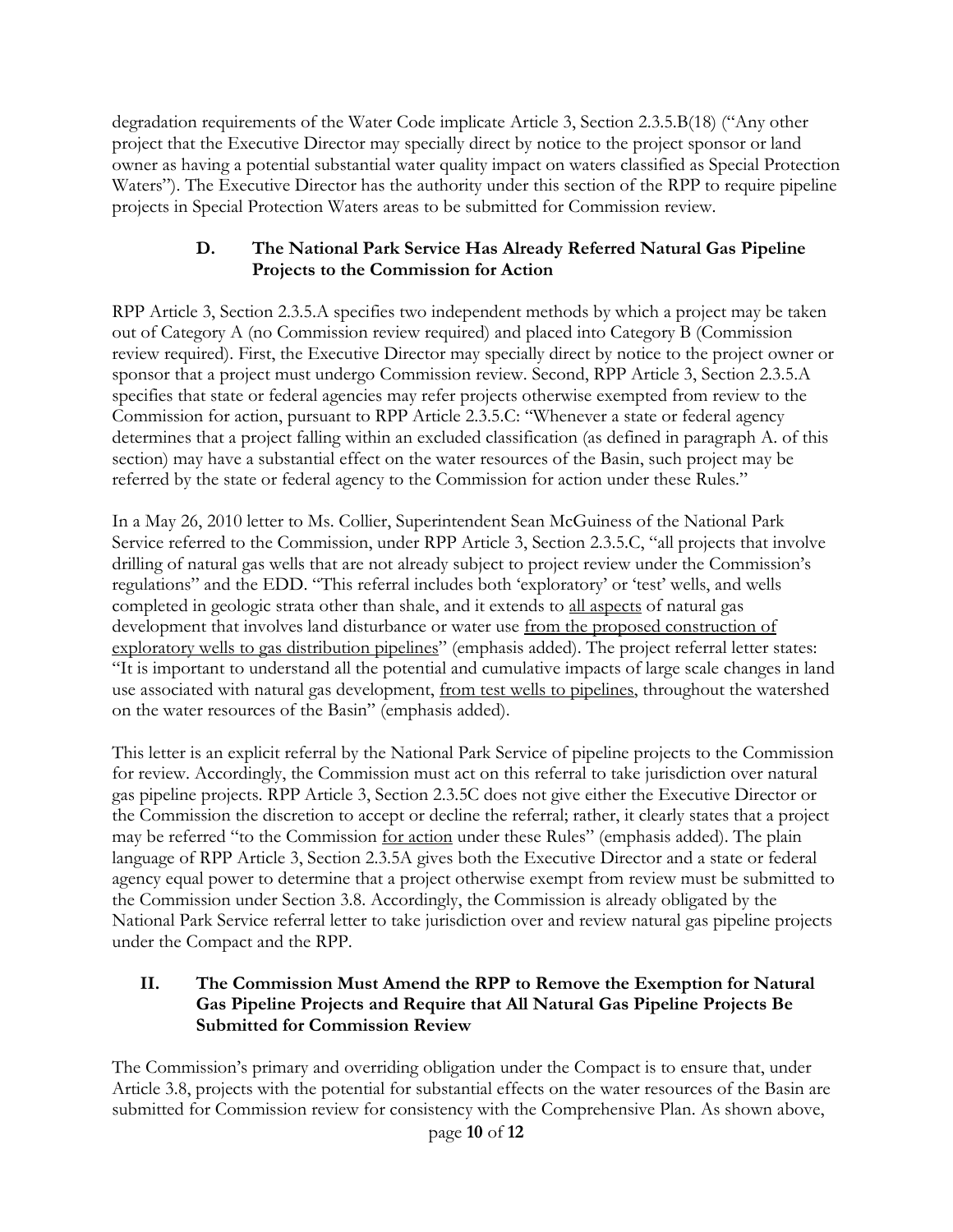the Commission is obligated by Article 3.8 of the Compact and the current RPP to take jurisdiction over all proposed natural gas pipeline projects within the Basin.

Nevertheless, to avoid ambiguity and to provide for the appropriate review and oversight of all natural gas pipeline projects (both gathering and transmission) being proposed to cross waterbodies within the bounds of the Basin, the Commission should revise the RPP to remove natural gas pipeline projects from the list of projects otherwise exempt from Commission review, clarify, and provide that all natural gas pipeline projects by default are required to be submitted for Commission review. This revision is necessary to ensure that the Commission's review is consistent with the its obligations under Compact Article 3.8 to ensure that projects with substantial effects on the water resources of the Basin do not substantially impair or conflict with the Comprehensive Plan. The Commission must grant DRN's petition to revise the RPP for two reasons.

First, natural gas pipeline projects have substantial effects on the water resources of the Basin during their construction and maintenance, including through land disturbance, change in forest cover and land use, waterway crossings, and wetlands impacts. The Commission must take jurisdiction over such projects and undertake a careful review of each project's consistency with the Comprehensive Plan in order to meet the requirements of Section 3.8 of the Compact. Second, because natural gas pipeline projects have the ability to degrade Special Protection Waters (SPW), the Commission must revise the RPP to provide for automatic review of such projects to ensure that the anti-degradation standards applicable to SPW are met.

#### **A. Natural Gas Pipeline Projects Have Substantial Effects On Water Resources**

As detailed above, natural gas pipeline projects both at the individual project level and when considered cumulatively will have substantial effects to the water resources of the Basin. These effects include impacts to surface water and ground water quality resulting from the direct effects of pipeline construction on both terrestrial and aquatic ecosystems as well as the longer-term effects of right-of-way maintenance. Among other impacts, pipeline projects cause direct pollution through sedimentation and accidental releases of drilling muds; exacerbate erosion; result in the removal of riparian vegetation and the loss of forest lands; contribute to forest fragmentation; and adversely affect wetlands and marshes. Given the scope and scale of such impacts, the Commission is obligated under Article 3.8 of the Compact to take jurisdiction over natural gas pipeline projects to consider whether these projects may be approved as consistent with the Comprehensive Plan, approved only as modified to ensure no impairment to the Comprehensive Plan, or disapproved where such projects would substantially impair or conflict with the Comprehensive Plan. The Commission should revise the RPP to provide for the clear assertion of Commission authority to approve or disapprove natural gas pipeline projects.

# **B. Natural Gas Pipeline Projects May Degrade Special Protection Waters**

The entire non-tidal Delaware River is designated as Special Protection Waters and subject to the strict anti-degradation requirements of the Water Code. As detailed above, natural gas pipeline projects will have both individual and cumulative impacts that are most certain to degrade water quality in Special Protection Waters portions of the Basin. Given the Commission's mandate to